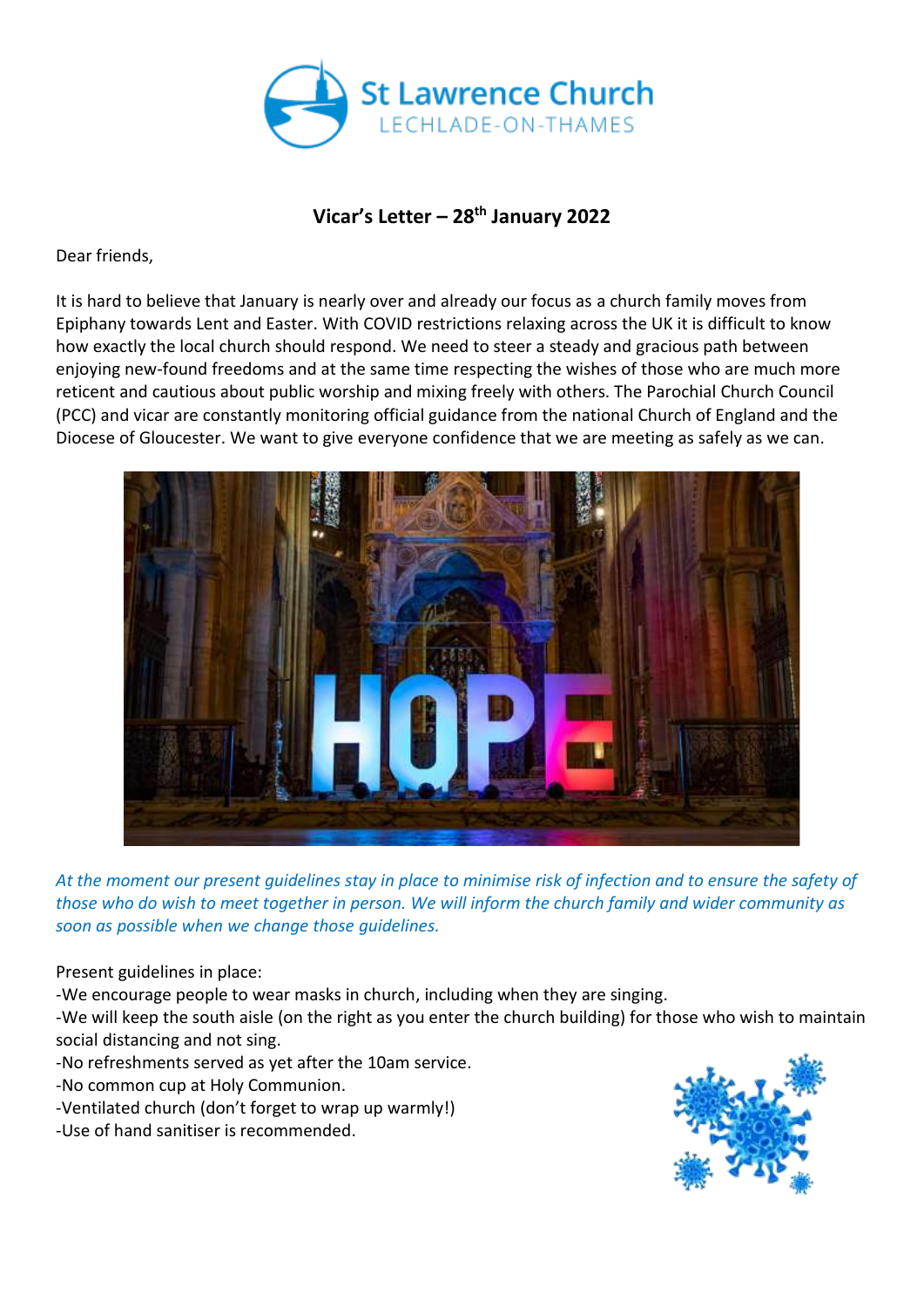

### **Lent 2022**

Soon we will come into the season of Lent, a time of spiritual self-examination and a special focus of committing ourselves to God, turning away from things that hinder us and hold us back. Here are some Lenten highlights:

*Shrove Tuesday* (1 March) – Pancake Quiz in the church (£5 per team, including glass of wine and pancakes. Max. 5 per team).



*Ash Wednesday* (2 March) – 7:30pm Holy Communion service with imposition of ashes.

*Lent Groups* (week beginning Mon 7 March, various groups) – using resources from LICC (London Institute for Contemporary Christianity). Everyone is very welcome to join in our ecumenical groups. The Lent Groups this year will tie-in with our Bible teaching on Sundays – 'Frontline Sundays'



Imagine what would happen if every Christian looked around at the people they spend their days with and asked God: how do you want me to be good news to the people here today?

- our Lent Groups will host a special evening service and reflection: 7:30pm, Mon 11<sup>th</sup> April (all welcome)

#### **NEWS**

#### **Ram & Keshari Prasad**

We had a wonderful time welcoming Ram and Keshari to St. Lawrence church on Sunday 23rd January and hearing about their ministry in Rochdale after so many years serving in Nepal. If you would like to support them financially as individuals, as opposed to our ongoing support for the Mission Commission of Nepal, please do speak to Richard Bell our churchwarden.

#### **'Open Doors' coffee morning**

Sadly, because of covid, this event scheduled to be at Lechlade Baptist Church on Friday 28<sup>th</sup> January has been postponed to a later date. 'Open Doors' are a great organisation that seek to help the Persecuted Church around the world. For more details, including their annual World Watch materials, see their website: [www.opendoorsuk.org](http://www.opendoorsuk.org/)

# **Support Ram & Keshari**